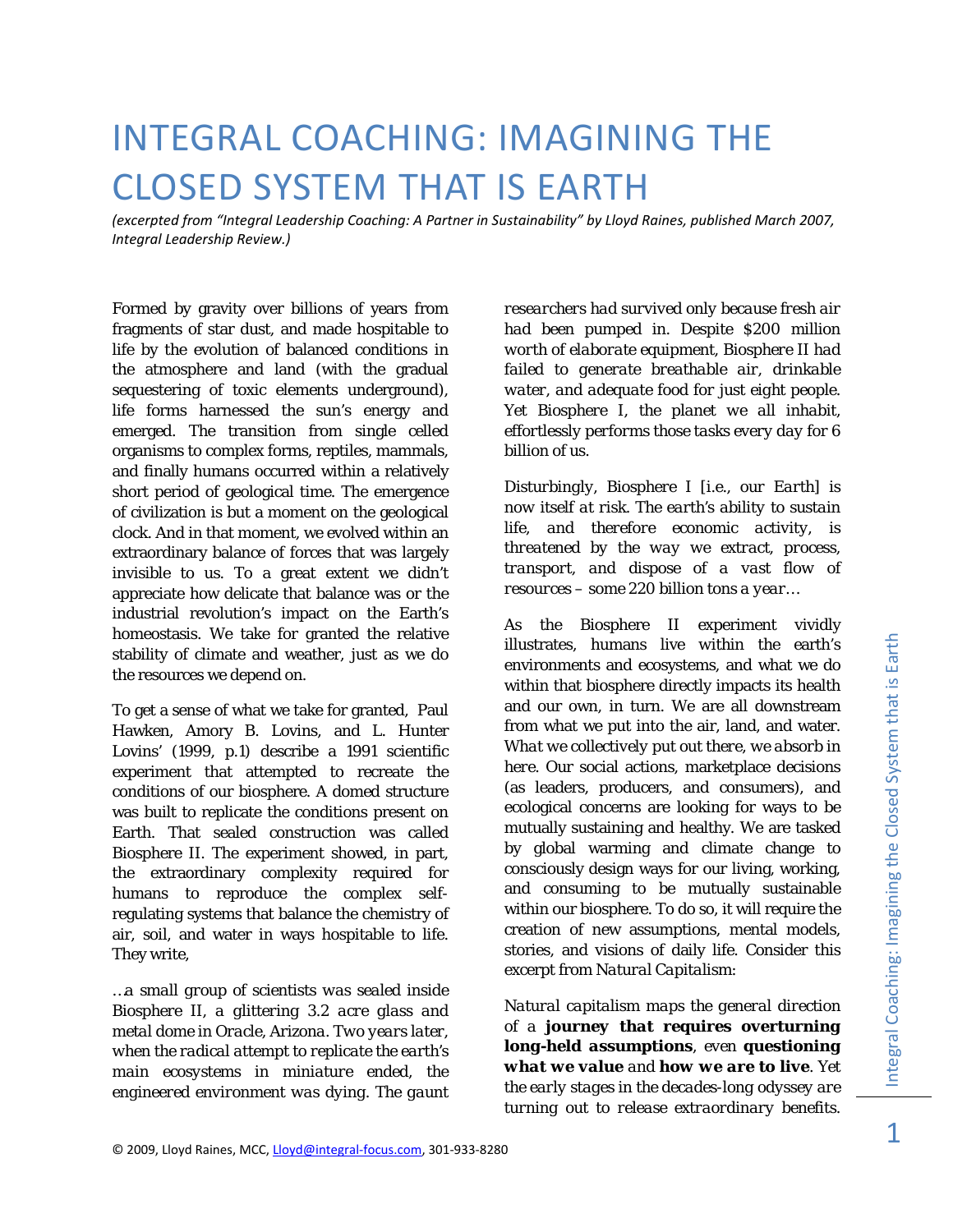*Among these are what business innovator Peter Senge calls 'hidden reserves within the enterprise'—'lost energy,' trapped in stale employee and customer relationships, which can be channeled into success for both today's shareholders and future generations. All three of us have witnessed this excitement and enhanced total factor productivity in many of the businesses we have counseled. It is real; it is replicable… (emphasis added)* 

I've bolded particular phrases in the above excerpt to highlight the common language that characterizes powerful leadership and effective coaching. At the core of leading and coaching is transformation – often including a "journey that overturns long-held assumptions," "questioning what we value and how we are to live"  $-$  to harness "hidden reserves and 'lost energy' trapped in stale relationships" to be "channeled into success for shareholders and future generations." We might call the process "The Global Journey," socially responsible education and action, or stewardship for sustainability.

As integral coaches we might ask:

- How might the impact of leadership be enhanced if: a) three or four of the integral quadrants are developed more consciously; b) the authenticity and integrity of leaders included working to respect social and ecological needs; c) leaders were paying attention to the health and morale of the culture as well as the health and well-being of external stakeholders worldwide, beyond bottom line financial concerns; d) systems, processes and practices were regularly assessed and re-aligned for synergy and effectiveness with the organization's mission and culture?
- What does sustainability look like in our nation's production and consumption systems? What messages do we receive and promote about what we need, what "the good life" is, and what matters in life? How are we integrating sustainability goals, metrics, and reinforcements into our organizations' strategic plans? (Likewise how are we integrating sustainability goals into our personal and family life?) How are we engaging in training and education of our whole workforce to tap the collective

intelligence, spirit, engagement, and ownership of our mission around sustainability?

- What does transformation look like? Where transformations are needed at this point to get us on a sustainable path? How can we be more efficient, eliminate waste, and recycle everything we use? How are we moving forward to connect the dots between what we see, what could be, and what we're doing?
- What personal journey calls to us regarding self-attunement with social, ecological, and global attunement – now and for the needs of future generations?
- What impacts do social, economic and ecological trends and tipping points have on the ways leaders lead (and coaches coach)?
- How do we intellectually absorb and emotionally motivate ourselves to act boldly, with visionary goals, and an enlightened self-interest, with the global care needed to address the challenges of sustainability?
- How do we transform the design of organizational structures, systems, processes, practices, and cultures to honor the minimally required dictum: "do no harm"?
- What are the synergy points between our organization's financial, social, and environmental health and sustainability?

Now, image you are in a leadership coaching role and meeting your client for the first few sessions. How can you discover what quadrants they tend to live in and lead from? What are their operating assumptions that live beneath the surface and direct their behaviors and reactions? Also notice what quadrants you tend to coach from and which ones you might be less comfortable with or attuned to. How might we stretch our awareness and capacity to make distinctions in the depth and span of the four quadrants?

## **What is Integral Coaching?**

Integral coaching is a panoramic, integrated vision of the wholeness of life, within which parts are focused on and developed—*for the health, well-being and benefit of the whole.* An integral approach is both client-centered and integrally-centered *at the same time*—holding